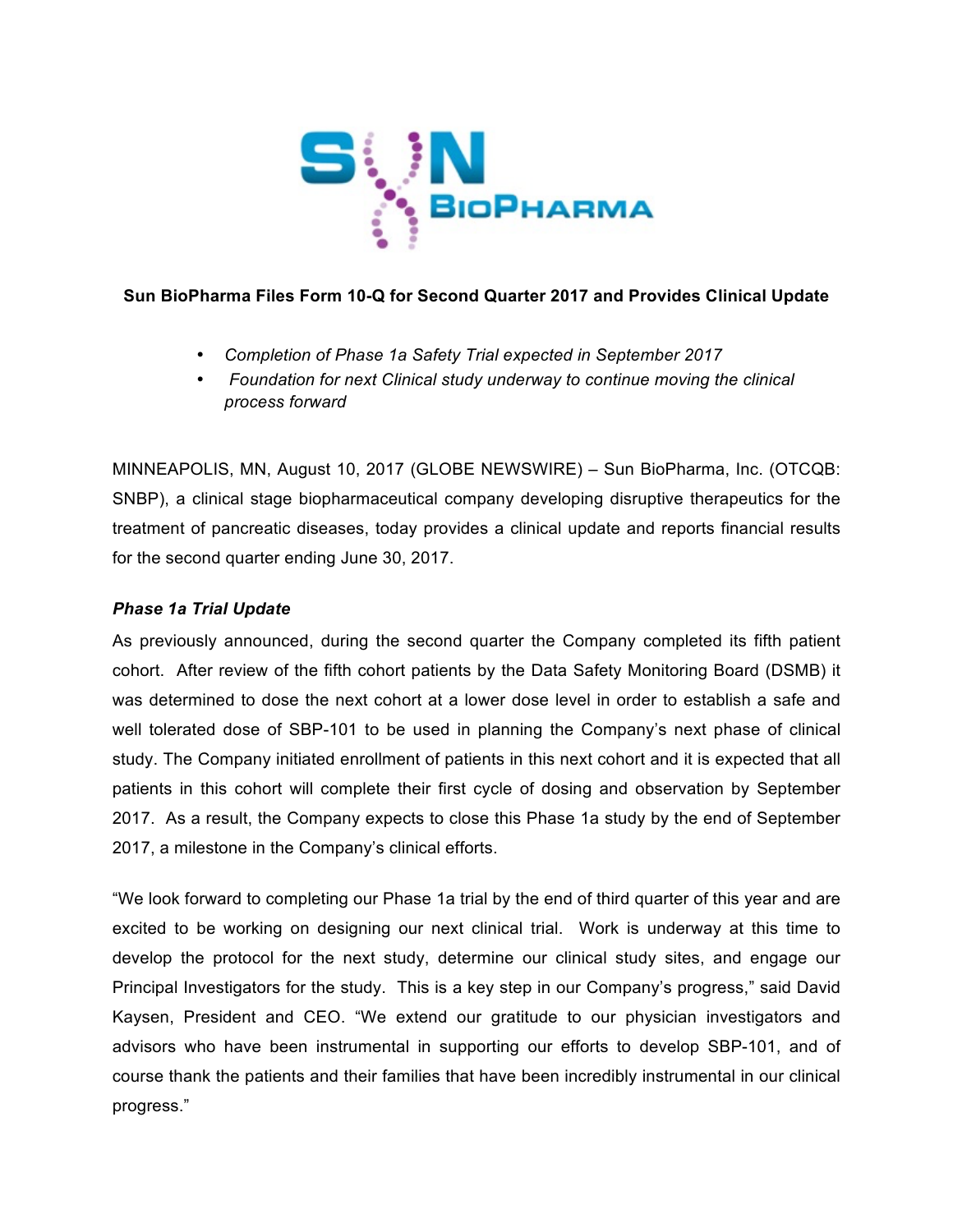#### **Financial Results**

Our research and development ("R&D") expenses increased 27.4% to \$675,000 in the second quarter of 2017, up from \$530,000 in the second quarter of 2016. R&D expenses increased 38.6% to \$1.4 million in the six months ended June 30, 2017, up from \$1.0 million in the six months ended June 30, 2016. These increases in R&D expenses were due primarily to increased costs related to our Phase 1 clinical trial and non-cash share-based compensation expense recorded during the current year periods. There was no share-based compensation expense recorded in R&D during the first half of 2016.

Our general and administrative ("G&A") expenses increased 16.2% to \$487,000 in the second quarter of 2017 up from \$419,000 in the second quarter of 2016. G&A expenses increased 93.0% to \$1.7 million in the six months ended June 30, 2017 from \$900,000 in the comparable period of 2016. These increases resulted primarily from increases in non-cash, share-based compensation expense during the current year. There was no share-based compensation expense recorded in G&A during the first half of 2016.

Other expense, net, increased 205.9% to \$364,000 in the current quarter and increased to \$4.1 million for the six months ended June 30, 2017, as compared with the same periods in the prior year. The increase in the second quarter was primarily due to increased interest expense resulting from the amortization of the discount on the 2017 convertible notes payable, partially offset by grant income earned during the current period related to a research grant awarded to the Company in 2016. On a year-to-date basis, the increase was due primarily to charges recorded related to the induced conversion of debt and increased interest expense resulting from the amortization of the discount on the 2017 convertible notes payable. These expenses were partially offset by a foreign currency transaction gains recognized by our Australian subsidiary and grant income earned during the current year period.

Net loss for the three months ended June 30, 2017 was \$1.4 million, or \$0.04 per diluted share, compared to a net loss of \$978,000, or \$0.03 per diluted share, for the same period in 2016. The net loss for the first half of 2017 was \$7.0 million, or \$0.20 per diluted share, compared to a net loss of \$1.8 million, or \$0.06 per diluted share, for the first half of 2016.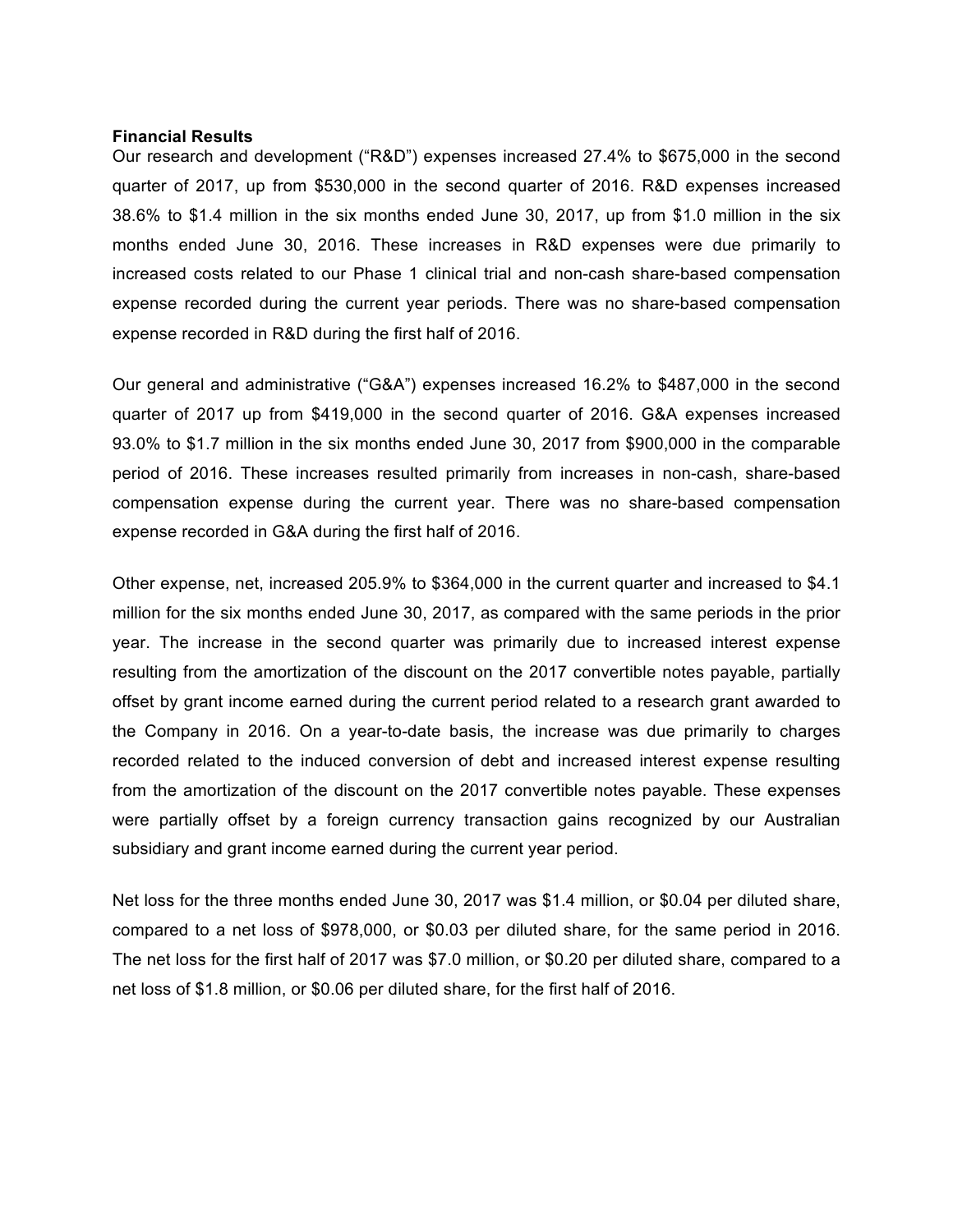### **Balance Sheet and Cash Flow**

Total cash resources were \$1.2 million as of June 30, 2017, compared to \$438,000 as of December 31, 2016. Total current assets were \$1.9 million and \$877,000 as of June 30, 2017, and December 31, 2016, respectively. These increases resulted from our current year sale convertible promissory notes raising gross proceeds of approximately \$3.1 million partially offset by the use of cash to fund operations. Subsequent to the end of the quarter, on July 3, 2017, we received a research and development tax incentive payment from the government of Australia related to the research activities of our Australian subsidiary during 2016. The incentive payment received was approximately \$460,000 (U.S. dollars).

Current liabilities decreased to \$2.1 million as of June 30, 2017, compared to \$5.5 million as of December 31, 2016. The decrease in current liabilities resulted primarily from the conversion of approximately \$3.1 million of previously outstanding debt and accrued interest into 4,183,333 shares of our common stock and from the reductions in outstanding accounts payable.

Net cash used in operating activities was \$2.4 million in the six months ended June 30, 2017, compared to \$631,000 in the same period of the prior year. The net cash used in each of these periods primarily reflects the net loss for these periods, and was partially offset by the effects of changes in operating assets and liabilities. In the six months ended June 30, 2017, the net loss is also offset by non-cash charges recorded for the loss on induced debt conversion and sharebased compensation.

## **About SBP-101**

SBP-101 is a first-in-class, proprietary, polyamine compound designed to exert therapeutic effects in a mechanism specific to the pancreas. Sun BioPharma originally licensed SBP-101 from the University of Florida Research Foundation in 2011. The molecule has been shown to be highly effective in preclinical studies of human pancreatic cancer models, demonstrating superior activity to existing FDA-approved chemotherapy agents. Combination therapy potential has also been shown for pancreatic cancer. SBP-101 is expected to differ from current pancreatic cancer therapies in that it specifically targets the exocrine pancreas and has shown efficacy against primary and metastatic disease in animal models of human pancreatic cancer. Therefore management believes that SBP-101 may effectively treat both primary and metastatic pancreatic cancer, while leaving the insulin-producing islet cells and non-pancreatic tissue unharmed.

## **About Sun BioPharma**

Sun BioPharma Inc. is a clinical-stage biopharmaceutical company developing disruptive therapeutics for urgent unmet medical needs. The Company's development programs target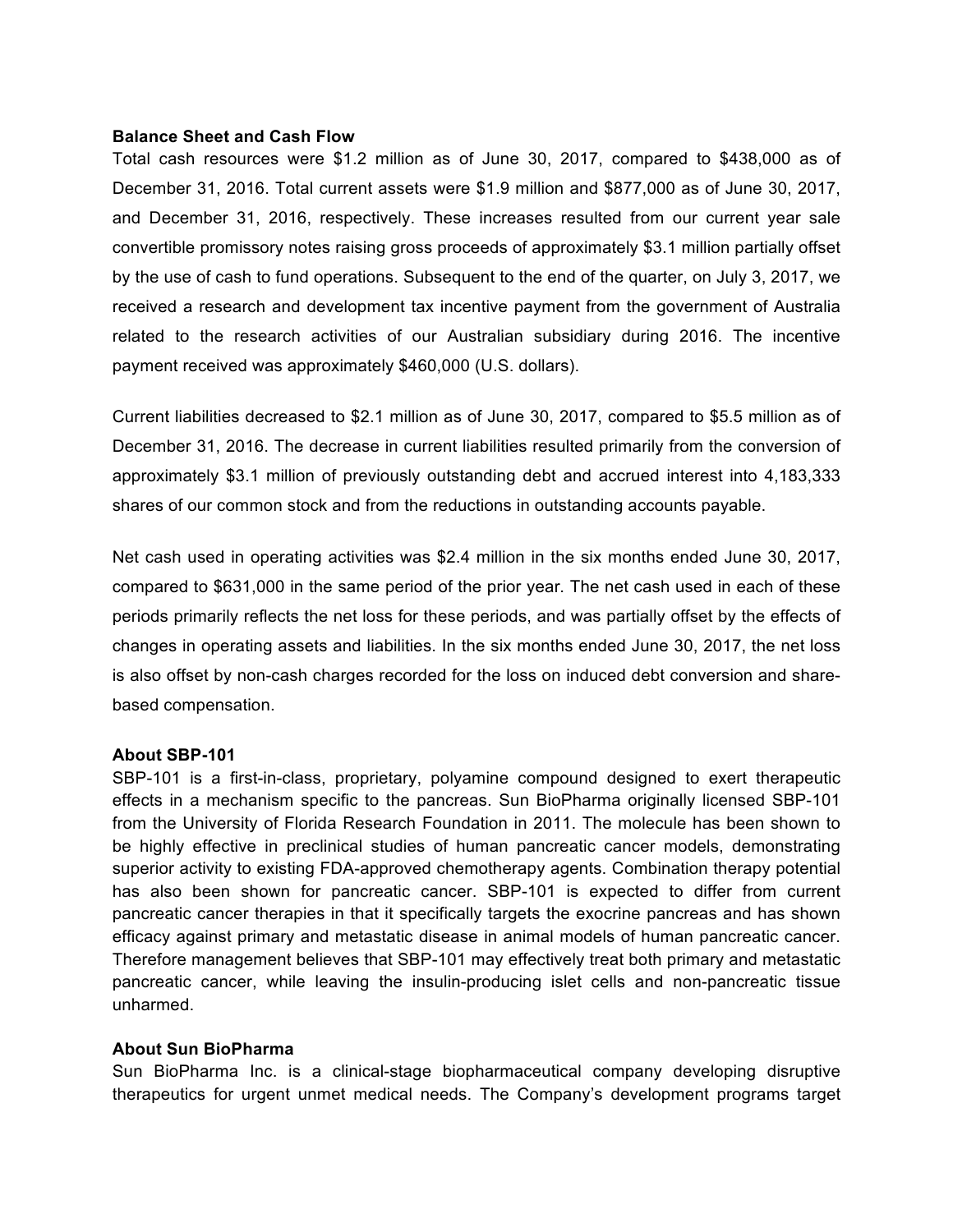diseases of the pancreas, including pancreatitis and pancreatic cancer; the Company's initial product candidate is SBP-101 for the treatment of patients with pancreatic cancer. SBP-101 was invented by Raymond Bergeron, Ph.D., a Distinguished Professor Emeritus at the University of Florida. Sun BioPharma has scientific collaborations with pancreatic disease experts at Cedars Sinai Medical Center in Los Angeles, the University of Miami, the University of Florida, the Mayo Clinic Scottsdale, the Austin Health Cancer Trials Centre in Melbourne, Australia and the Ashford Cancer Centre in Adelaide, Australia. Further information can be found at: www.sunbiopharma.com. Sun BioPharma's common stock is currently quoted on the OTCQB tier of the over-the-counter markets administered by the OTC Markets Group, Inc. under the symbol: SNBP.

## **Forward-Looking Statements Safe Harbor**

*Statements pertaining to future financial and/or operating results, future growth in research, technology, clinical development, and potential opportunities for Sun BioPharma, along with other statements about the future expectations, beliefs, goals, plans, or prospects expressed by management constitute "forward-looking statements" for purposes of the safe harbor provisions of the Private Securities Litigation Reform Act of 1955. Any statements that are not historical fact (including, but not limited to statements that contain words such as "will", "believes," "may," "anticipates," "expects," "estimates" or "plans") should also be considered to be forward-looking statements. Forward-looking statements involve risks and uncertainties, including, without limitation, our need to obtain additional capital to support our business plan, which may not be available on acceptable terms or at all, risks inherent in the development and/or commercialization of potential products, uncertainty in the results or timing of clinical trials or regulatory approvals and maintenance of intellectual property rights. Actual results may differ materially from the results anticipated in these forward-looking statements and as such should be evaluated together with the many uncertainties that affect Sun BioPharma and its business, particularly those disclosed from time to time in Sun BioPharma's filings with the Securities and Exchange Commission. Shareholders and other readers are cautioned not to place undue reliance on forward-looking statements, which speak only as of the date on which they are made. Sun BioPharma disclaims any intent or obligation to update these forward-looking statements.*

## **Contact Information:**

**EVC Group Investor & Media Contact:** Doug Sherk 415-652-9100 Michael Polyviou 212-850-6020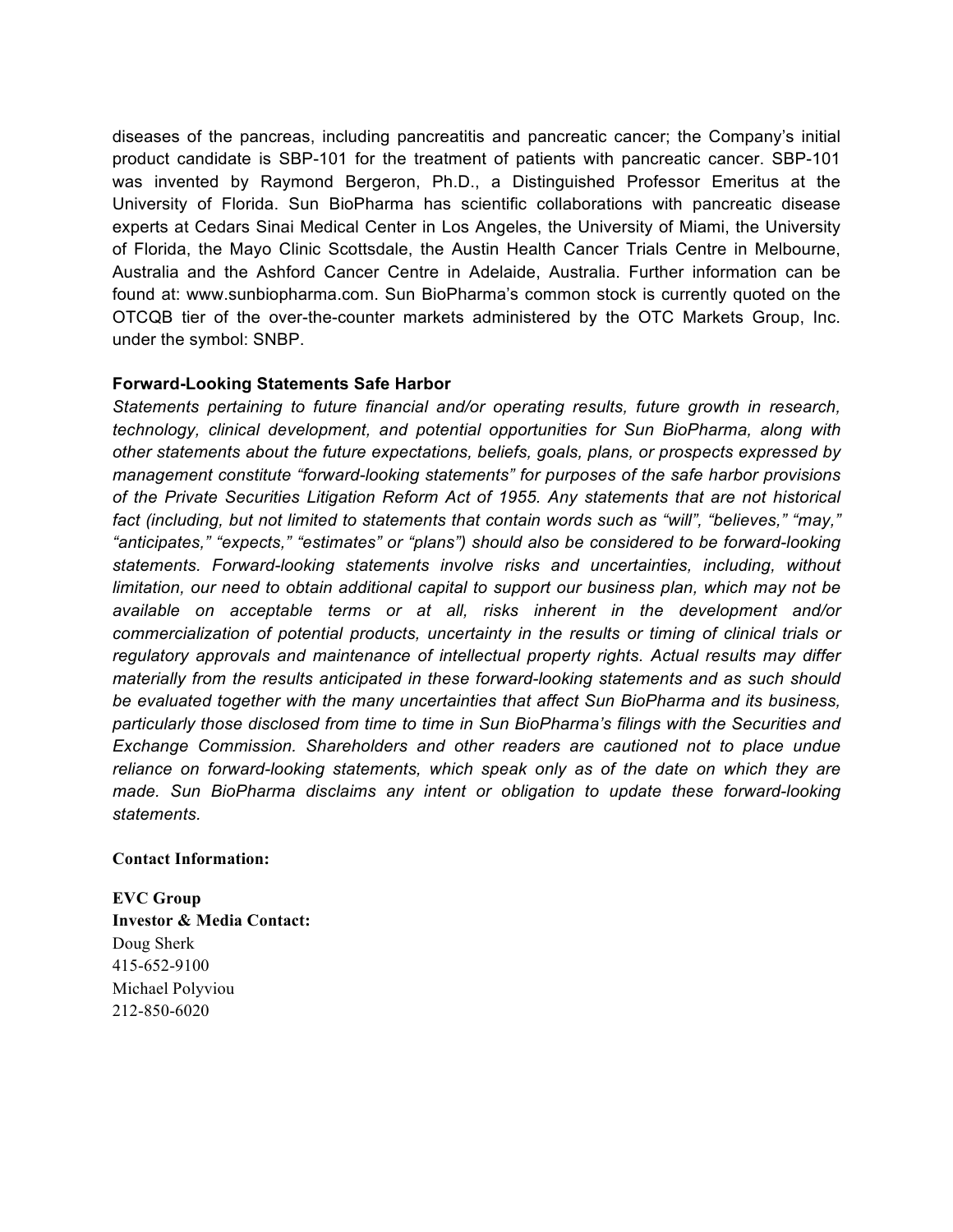# **Sun BioPharma, Inc. Consolidated Statements of Operations and Comprehensive Loss** (unaudited)

(In thousands, except share and per share amounts)

|                                                          | Three Months Ended June 30, |            |                           | Six Months Ended June 30,<br>Percent |        |               |            | Percent |                |        |
|----------------------------------------------------------|-----------------------------|------------|---------------------------|--------------------------------------|--------|---------------|------------|---------|----------------|--------|
|                                                          |                             | 2017       |                           | 2016                                 | Change |               | 2017       |         | 2016           | Change |
| Operating expenses:                                      |                             |            |                           |                                      |        |               |            |         |                |        |
| General and administrative                               | \$                          | 487        | \$                        | 419                                  | 16.2%  | $\mathsf{\$}$ | 1,737      | \$      | 900            | 93.0%  |
| Research and development                                 |                             | 675        |                           | 530                                  | 27.4   |               | 1,419      |         | 1,024          | 38.6   |
| Operating loss                                           |                             | (1,162)    |                           | (949)                                | 22.4   |               | (3, 156)   |         | (1, 924)       | 64.0   |
| Other income (expense):                                  |                             |            |                           |                                      |        |               |            |         |                |        |
| Interest income                                          |                             |            |                           | 1                                    | nm     |               |            |         | 2              | nm     |
| Grant income                                             |                             | 83         |                           |                                      | nm     |               | 83         |         |                | nm     |
| Interest expense                                         |                             | (473)      |                           | (45)                                 | nm     |               | (672)      |         | (90)           | 646.7  |
| Loss on induced debt<br>conversions                      |                             |            |                           |                                      |        |               | (3,696)    |         |                | nm     |
| Other income (expense)                                   |                             | 26         |                           | (75)                                 | nm     |               | 189        |         | $\overline{7}$ | nm     |
| Total other income (expense)                             |                             | (364)      |                           | (119)                                | 205.9  |               | (4,096)    |         | (81)           | nm     |
|                                                          |                             |            |                           |                                      |        |               |            |         |                |        |
| Loss before income tax benefit                           |                             | (1,526)    |                           | (1,068)                              | 42.9   |               | (7,252)    |         | (2,005)        | 261.7  |
|                                                          |                             |            |                           |                                      |        |               |            |         |                |        |
| Income tax benefit                                       |                             | 112        |                           | 90                                   | 24.4   |               | 264        |         | 206            | 28.2   |
|                                                          |                             |            |                           |                                      |        |               |            |         |                |        |
| Net loss                                                 | \$                          | (1, 414)   | \$                        | (978)                                | (36.1) | $\mathcal{S}$ | (6,988)    | \$      | (1,799)        | 288.4  |
| Foreign currency translation<br>adjustment gain (loss)   |                             | (22)       |                           | 42                                   | nm     |               | (184)      |         | (33)           | 457.6  |
| Comprehensive loss                                       | \$                          | (1, 436)   | $\mathbb{S}$              | (936)                                | 53.4%  | $\mathbb{S}$  | (7,172)    | \$      | (1, 832)       | 291.5% |
|                                                          |                             |            |                           |                                      |        |               |            |         |                |        |
| Basic and diluted net loss per<br>share                  | $\mathbf S$                 | (0.04)     | $\boldsymbol{\mathsf{S}}$ | (0.03)                               | 33.3%  | $\mathbb{S}$  | (0.20)     | \$      | (0.06)         | 233.3% |
| Weighted average shares<br>outstanding-basic and diluted |                             | 36,623,132 |                           | 30,126,755                           | 21.6%  |               | 34,412,064 |         | 30,058,942     | 14.5%  |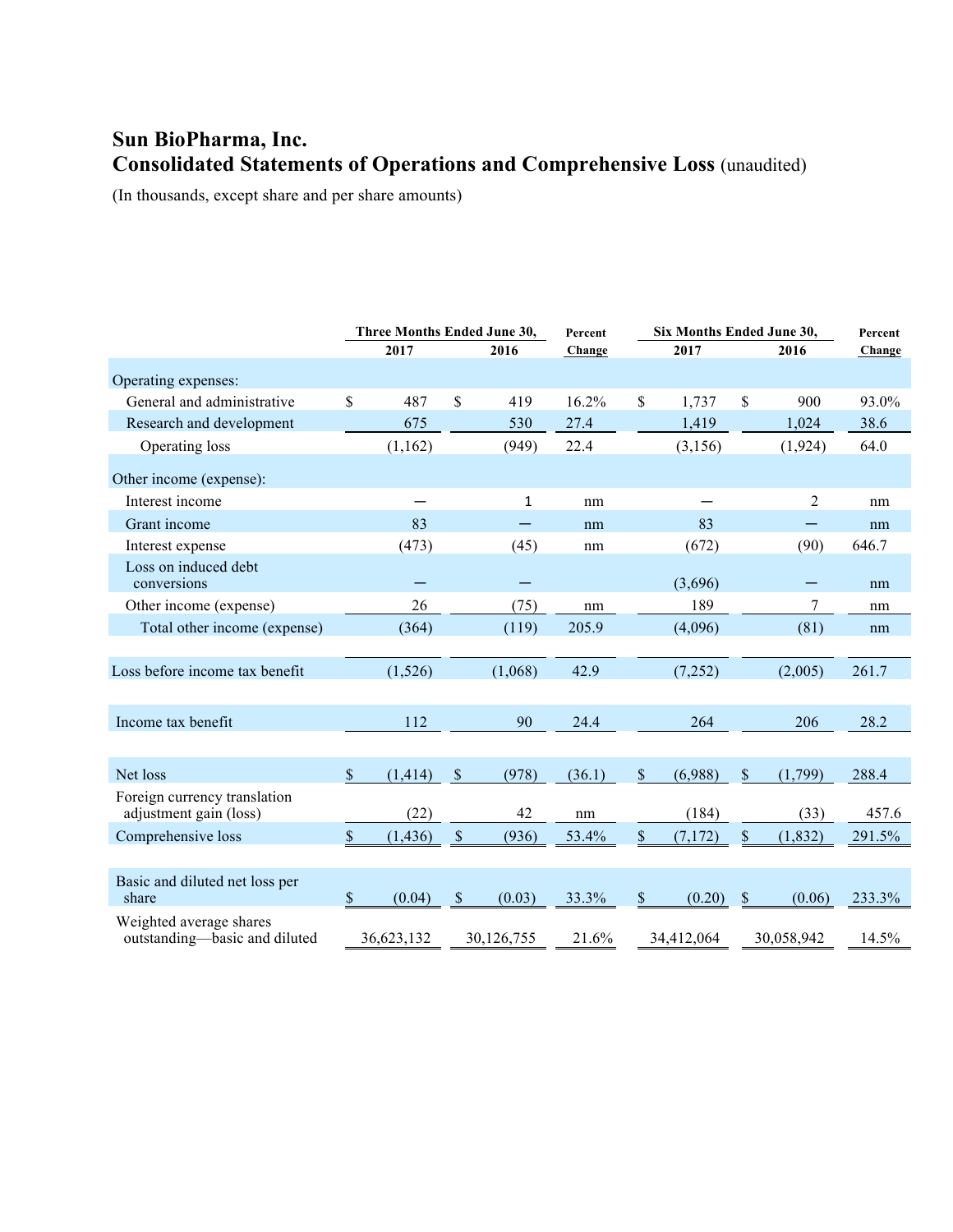# **Sun BioPharma, Inc. Consolidated Balance Sheets** (unaudited)

(In thousands, except share amounts)

|                                                                                                                            | <b>June 30, 2017</b> |          | December 31, 2016 |           |  |
|----------------------------------------------------------------------------------------------------------------------------|----------------------|----------|-------------------|-----------|--|
| <b>ASSETS</b>                                                                                                              |                      |          |                   |           |  |
| Current assets:                                                                                                            |                      |          |                   |           |  |
| Cash and cash equivalents                                                                                                  | \$                   | 1,194    | \$                | 438       |  |
| Prepaid expenses and other current assets                                                                                  |                      | 75       |                   | 118       |  |
| Income tax receivable                                                                                                      |                      | 609      |                   | 321       |  |
| Total current assets                                                                                                       |                      | 1,878    |                   | 877       |  |
|                                                                                                                            |                      |          |                   |           |  |
| <b>Total</b> assets                                                                                                        | $\mathbb{S}$         | 1,878    | $\mathcal{S}$     | 877       |  |
|                                                                                                                            |                      |          |                   |           |  |
| <b>LIABILITIES AND STOCKHOLDERS' EQUITY</b>                                                                                |                      |          |                   |           |  |
| Current liabilities:                                                                                                       |                      |          |                   |           |  |
| Accounts payable                                                                                                           | $\mathsf{\$}$        | 643      | \$                | 1,245     |  |
| Accrued expenses                                                                                                           |                      | 1,119    |                   | 842       |  |
| Convertible notes payable - current portion, net                                                                           |                      |          |                   | 2,733     |  |
| Term debt                                                                                                                  |                      | 298      |                   | 294       |  |
| Demand notes payable                                                                                                       |                      |          |                   | 250       |  |
| Accrued interest                                                                                                           |                      | 58       |                   | 155       |  |
| Total current liabilities                                                                                                  |                      | 2,118    |                   | 5,519     |  |
|                                                                                                                            |                      |          |                   |           |  |
| Long-term liabilities:                                                                                                     |                      |          |                   |           |  |
| Convertible notes payable, net of unamortized debt discount                                                                |                      | 667      |                   |           |  |
| Accrued interest                                                                                                           |                      | 48       |                   |           |  |
| Total long-term liabilities                                                                                                |                      | 715      |                   |           |  |
|                                                                                                                            |                      |          |                   |           |  |
| Stockholders' deficit:                                                                                                     |                      |          |                   |           |  |
|                                                                                                                            |                      |          |                   |           |  |
| Preferred stock, \$0.001 par value; 20,000,000 authorized; no shares                                                       |                      |          |                   |           |  |
| issued or outstanding as of June 30, 2017 and December 31, 2016                                                            |                      |          |                   |           |  |
| Common stock, \$0.001 par value; 200,000,000 authorized;<br>36,704,639 and 32,201,306 shares issued and outstanding, as of |                      |          |                   |           |  |
| June 30, 2017 and December 31, 2016, respectively                                                                          |                      | 37       |                   | 32        |  |
| Additional paid-in capital                                                                                                 |                      | 24,883   |                   | 14,029    |  |
| Accumulated deficit                                                                                                        |                      | (25,767) |                   | (18, 779) |  |
| Accumulated other comprehensive gain (loss), net                                                                           |                      | (108)    |                   | 76        |  |
| Total stockholders' deficit                                                                                                |                      | (955)    |                   | (4,642)   |  |
| Total liabilities and stockholders' deficit                                                                                | \$                   | 1,878    | \$                | 877       |  |